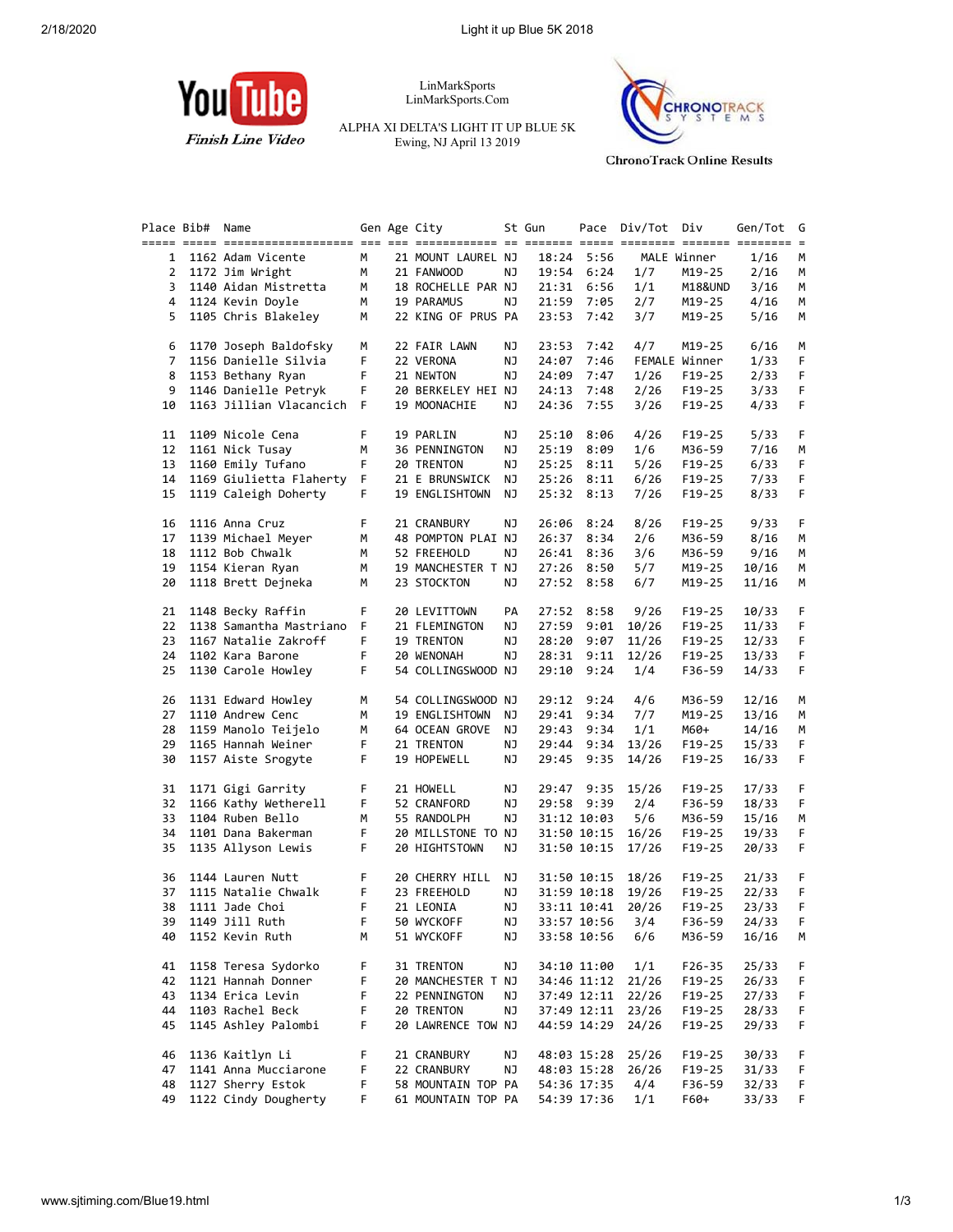2/18/2020 Light it up Blue 5K 2018



## OVERALL WINNERS - 5K TOP 1 EACH GENDER MEDALS

## TOP MALE FINISHERS

| Place Bib# | Name                    | Ag City              |     | St Gun |
|------------|-------------------------|----------------------|-----|--------|
|            |                         |                      |     |        |
| 1          | 1162 Adam Vicente       | 21 MOUNT LAUREL NJ   |     | 18:24  |
|            | 2 1172 Jim Wright       | 21 FANWOOD           | NJ. | 19:54  |
|            | 1140 Aidan Mistretta    | 18 ROCHELLE PAR NJ   |     | 21:31  |
|            | 4 1124 Kevin Doyle      | 19 PARAMUS           | NJ  | 21:59  |
|            | 5 1105 Chris Blakeley   | 22 KING OF PRUS PA   |     | 23:53  |
|            | 6 1170 Joseph Baldofsky | 22 FAIR LAWN         | NJ  | 23:53  |
| 7          | 1161 Nick Tusay         | <b>36 PENNINGTON</b> | NJ  | 25:19  |
| 8          | 1139 Michael Meyer      | 48 POMPTON PLAI NJ   |     | 26:37  |
| 9          | 1112 Bob Chwalk         | 52 FREEHOLD          | NJ  | 26:41  |
| 10         | 1154 Kieran Ryan        | 19 MANCHESTER T      | N٦  | 27:26  |

## TOP FEMALE FINISHERS

| Place Bib# | Name                    | Ag City            |     | St Gun |
|------------|-------------------------|--------------------|-----|--------|
|            |                         |                    |     |        |
| 1          | 1156 Danielle Silvia    | 22 VERONA          | ΝJ  | 24:07  |
|            | 2 1153 Bethany Ryan     | 21 NEWTON          | ΝJ  | 24:09  |
| 3          | 1146 Danielle Petryk    | 20 BERKELEY HEI NJ |     | 24:13  |
|            | 1163 Jillian Vlacancich | 19 MOONACHIE       | ΝJ  | 24:36  |
| 5.         | 1109 Nicole Cena        | 19 PARLIN          | ΝJ  | 25:10  |
| 6          | 1160 Emily Tufano       | 20 TRENTON         | NJ  | 25:25  |
| 7          | 1169 Giulietta Flaherty | 21 E BRUNSWICK     | NJ. | 25:26  |
| 8          | 1119 Caleigh Doherty    | 19 ENGLISHTOWN     | NJ. | 25:32  |
| 9          | 1116 Anna Cruz          | 21 CRANBURY        | ΝJ  | 26:06  |
| 10         | 1148 Becky Raffin       | 20 LEVITTOWN       | PA  | 27:52  |



## AGE-GROUP RESULTS

MALE AGE GROUP: 1 - 18 (3 WINNERS)

| Place Bib# Name |                                     | Age City                       | St Gun | Chip |  |
|-----------------|-------------------------------------|--------------------------------|--------|------|--|
|                 |                                     |                                |        |      |  |
|                 | 1 1140 Aidan Mistretta              | 18 ROCHELLE PAR NJ 21:31 21:31 |        |      |  |
|                 | MALE AGE GROUP: 19 - 25 (3 WINNERS) |                                |        |      |  |

| Place Bib# Name |                         | Age City           |     | St Gun | Chip  |
|-----------------|-------------------------|--------------------|-----|--------|-------|
|                 |                         |                    |     |        |       |
|                 | 1 1172 Jim Wright       | 21 FANWOOD         | NJ. | 19:54  | 19:54 |
|                 | 2 1124 Kevin Doyle      | 19 PARAMUS         | N J | 21:59  | 21:59 |
|                 | 3 1105 Chris Blakeley   | 22 KING OF PRUS PA |     | 23:53  | 23:53 |
|                 | 4 1170 Joseph Baldofsky | 22 FAIR LAWN       | NJ. | 23:53  | 23:53 |
|                 | 5 1154 Kieran Ryan      | 19 MANCHESTER T NJ |     | 27:26  | 27:26 |

FEMALE AGE GROUP: 19 - 25 (3 WINNERS)

| Place Bib# Name |                           | Age City           |     | St Gun | Chip  |
|-----------------|---------------------------|--------------------|-----|--------|-------|
|                 |                           |                    |     |        |       |
|                 | 1 1153 Bethany Ryan       | 21 NEWTON          | NJ. | 74:09  | 74:09 |
|                 | 2 1146 Danielle Petryk    | 20 BERKELEY HEI NJ |     | 24:13  | 74:13 |
|                 | 3 1163 Jillian Vlacancich | 19 MOONACHIE       | N J | 24:36  | 24:36 |
|                 | 4 1109 Nicole Cena        | 19 PARLIN          | N J | 25:10  | 25:10 |
|                 | 5 1160 Emily Tufano       | 20 TRENTON         | N J | 25:25  | 25:25 |

FEMALE AGE GROUP: 26 - 35 (3 WINNERS)

| _____<br>_____ | _____<br>_____ | --------------------<br>-------------------- | $- - -$<br>___ | ____________<br>_____________ | ___<br>-- | -------<br>------- | ___<br>---<br>------- |
|----------------|----------------|----------------------------------------------|----------------|-------------------------------|-----------|--------------------|-----------------------|
| 1.A C          | - K1 N#        | Name                                         |                |                               |           |                    |                       |